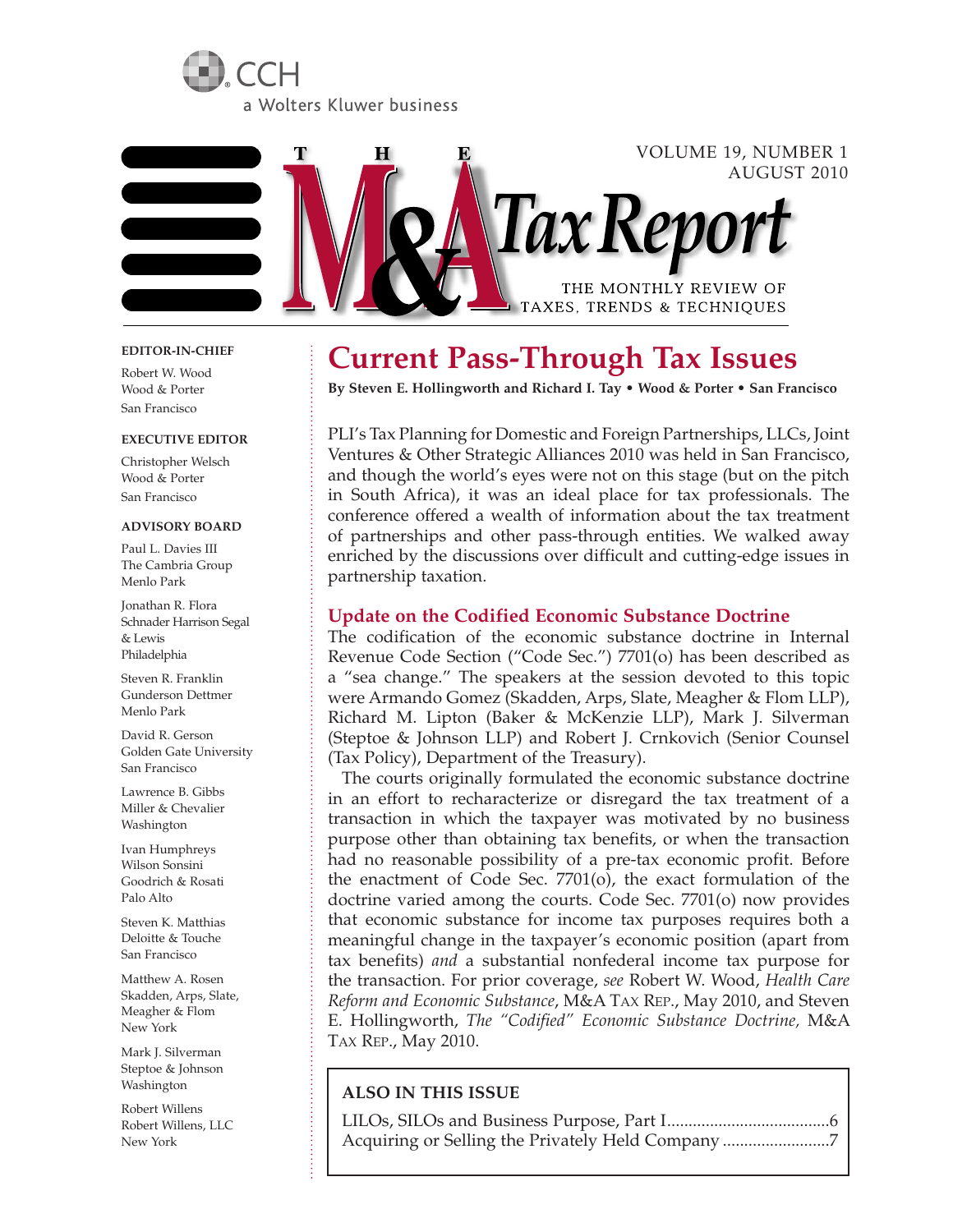Significantly, the new statute applies only if the economic substance doctrine would be considered "relevant," determined as if the statute had not been enacted. Once the statute applies, a taxpayer will be subject to a 40-percent *strict liability* penalty (20-percent if the transaction was adequately disclosed on the return) unless the transaction meets the two-pronged test.

The panelists pressed Mr. Crnkovich for guidance on how the statute will apply to particular transactions and when the government might impose the penalty. Unfortunately, there is not likely to be any "angel list" of approved transactions. Mr. Crnkovich cautioned that although Joint Committee reports contain several taxpayer-friendly examples, these reports are technically not legislative history. Mr. Crnkovich stressed that codification of the economic substance doctrine wasn't intended to make major changes to the law, other than



©2010 CCH. All Rights Reserved.

Permissions requests: Requests for permission to reproduce content should be directed to CCH, permissions@cch.com.

Photocopying or reproducing in any form in whole or in part is a violation of federal copyright law and is strictly forbidden without the publisher's consent. No claim is made to original governmental works; however, within this product or publication, the following are subject to CCH's copyright: (1) the gathering, compilation, and arrangement of such government materials; (2) the magnetic translation and digital conversion of data, if applicable; (3) the historical, statutory, and other notes and references; and (4) the commentary and other materials.



**Sign Up Here...** CCHGroup.com/Email/Journals

making the doctrine's two prongs conjunctive, rather than disjunctive.

Accordingly, a practitioner should continue to feel comfortable about transactions with which he was comfortable under prior law. That clearly didn't satisfy the other panelists. With a 40-percent strict liability penalty at stake, they pointed out the risks are much higher if their judgment turns out to be wrong. In addition, the balance of power has shifted in defending an audit, since the examiner now has the threat of a 40-percent penalty.

All of the panelists, including Mr. Crnkovich, agreed that the government needs to provide guidance on the procedures the IRS will follow in asserting the strict liability penalty. The scope of this penalty is uncertain, applying not only to the economic substance doctrine, but "any similar rule of law." Mr. Lipton forcefully argued that the substance-over-form, sham-transaction and step-transaction doctrines are not similar to economic substance. He pointed out the case of *AWG Leasing Trust*, DC-OH, 2008-1 USTC ¶50,370, 592 FSupp2d 953 (2008), as a good example of the distinction between these doctrines.

However, Treasury's Mr. Crnkovich did not agree that the statute makes such a distinction. While he expressed openness to the idea of listing certain judicial principles that would be considered substantially similar to the economic substance doctrine, we should not expect a comprehensive list.

All the panelists noted that there are multiple terms in the statute crying out for clarification. For example, a taxpayer's "reasonably expected" pre-tax profit must be "substantial" in relation to the present value of the expected net tax benefits. How, exactly, is this calculation to be done? Moreover, what constitutes "adequate" disclosure that will reduce the penalty from 40 percent to 20 percent? Mr. Crnkovich seemed to believe that the standard should be similar to the disclosure rules under Code Sec. 6662, and that disclosure under the proposed Schedule UTP would probably be satisfactory for this purpose.

Clearly, the panel was dissatisfied with the status quo. At the end of the session, Mr. Gomez suggested, half seriously, half in jest, that the government should issue a notice that it will not assert any penalty until all these issues have been addressed. Mr. Crnkovich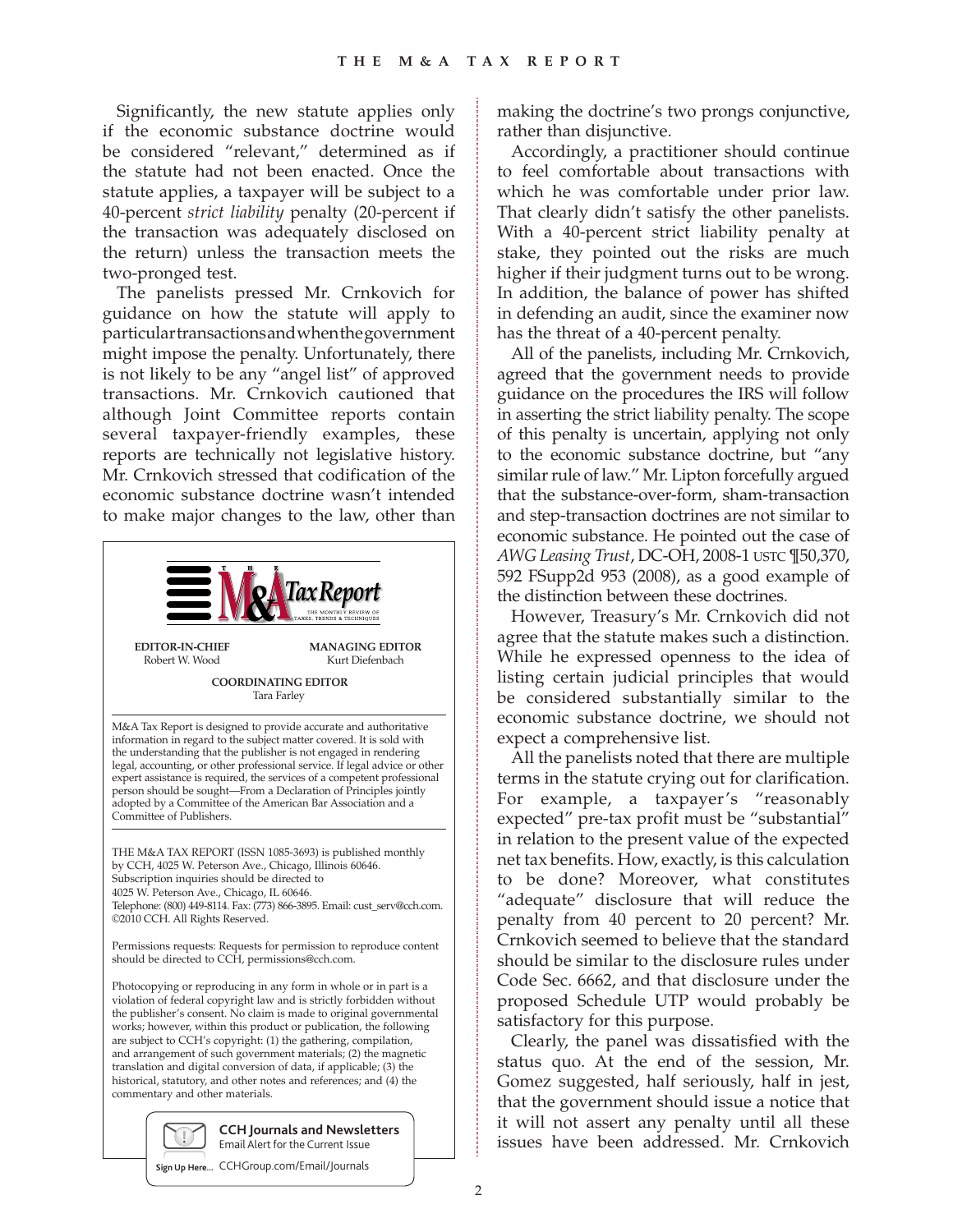promptly responded, "Consider it done!" If only he hadn't been joking …

# **Upcoming Regulations and Other Guidance**

Current and former IRS and Treasury officials gave a sneak peek of forthcoming partnershiprelated guidance. Although most of these items are identified in the Treasury's 2009– 2010 Priority Guidance Plan (sometimes rather cryptically), a more detailed preview emerged from the panel's discussion. The panelists were Curtis G. Wilson (Associate Chief Counsel (Passthroughs & Special Industries), IRS), Robert J. Crnkovich (Senior Counsel (Tax Policy), Department of the Treasury) and William P. O'Shea (Deloitte Tax LLP, former Associate Chief Counsel (Passthroughs & Special Industries)).

# **Passive Activities**

Mr. Wilson began with some background on the passive loss rules, material participation, and the seven ways one can qualify as a material participant under the current regulations. However, limited partners are subject to more restrictive rules.

The current temporary regulations talk about "limited partners" and "general partners" but do not expressly address how members of a limited liability company should be treated. Taxpayers have argued that members of an LLC are not the same as limited partners, since under state law they are allowed to participate in management. Therefore, members of an LLC should not be subject to the more restrictive material participation test that applies to limited partners. The Tax Court and Court of Federal Claims have agreed, and the IRS recently acquiesced.

The regulations now seem hopelessly outdated. According to Mr. Wilson, the IRS recognizes that the current Code Sec. 469 regulations do not reflect current business practices. We can expect new regulations, but what they will contain is unclear. Notably, Mr. Wilson declined to commit to carrying over the same seven tests found in the current temporary regulations. He stressed, however, that this regulation project was limited to the passive loss rules. It will not cover self-employment taxes, another contested issue for LLCs.

# **Deficit Restoration Obligations**

In addition to the passive activity loss regulations, the government intends to issue regulations dealing with the at-risk rules of Code Sec. 465. Under the at-risk rules, an individual investor generally cannot deduct a loss greater than his investment and borrowings for which he is personally liable.

The impetus for this regulation project is the controversial case of *Hubert Enterprises*, 95 TCM 1194, Dec. 57,351(M), TC Memo. 2008-46, which addressed the effect of a deficit restoration obligation, or DRO. A DRO requires a partner or LLC member to make a contribution to the company if the member has a negative capital account upon the company's liquidation. In *Hubert*, the Tax Court held that a DRO does not increase an LLC member's at-risk amount under Code Sec. 465 when the member does not assume personal liability for the liabilities of the LLC.

The court agreed with the IRS that, since the member's obligation to contribute to the LLC was triggered only upon liquidation, the member was not at risk for the amount of the DRO at the time the losses were incurred. Critics have argued that the court should have determined the risk of loss by applying the regulations under Code Sec. 752. Under these regulations, a partner is on the hook for a partnership liability if he would be required to make a contribution to the partnership in the event the partnership sold its assets for nothing and liquidated. Unlike the Tax Court's holding in *Hubert,* the partner doesn't have to wait for the partnership to actually liquidate before he is deemed to bear the economic risk of loss.

The panelists expressed uncertainty as to whether Code Secs. 465 and 752 should be coordinated, since they arguably serve different purposes. However, the IRS and the Treasury recognize the existence of conflicting authorities on this issue and intend to issue regulations that will prospectively address the problem.

# **Noncompensatory Partnership Options**

Mr. Crnkovich reminded attendees about the proposed regulations on noncompensatory partnership options issued back in January 2003. Final regulations are expected no later than June 2011.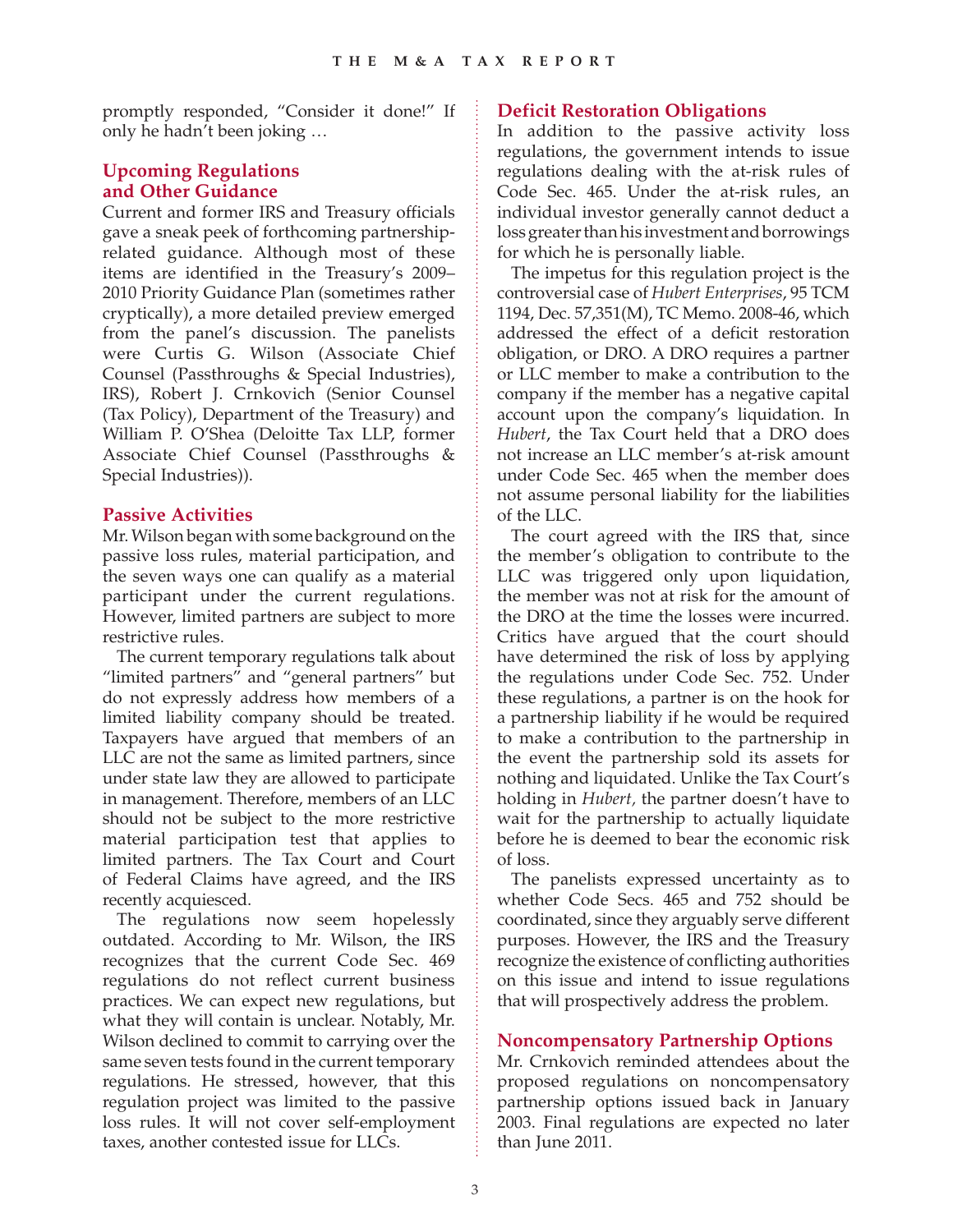### **Mandatory Basis Adjustments**

Another upcoming project relates to adjustments to the basis of partnership property. Under Code Sec. 743(a), the basis of partnership property generally isn't adjusted up or down if a partner dies or sells his interest. An exception applies if the partnership makes an election under Code Sec. 754 or if the partnership has over \$250,000 of built-in losses immediately after the transfer occurs. In the case of a substantial built-in loss, the basis of partnership assets must be reduced by the excess of the transferee partner's share of the basis of the partnership assets over the basis of his interest in the partnership.

Regulations will address whether a transfer of an interest in an upper-tier partnership may trigger a basis adjustment in a lower-tier partnership. Mr. Crnkovich believed it made sense to analyze each partnership in the tiered structure to see if there is a substantial built-in loss. The panelists agreed this must be the correct answer, since it would otherwise be easy to avoid the mandatory basis adjustment.

#### **"Stuffing" Allocations**

Mr. Crnkovich spoke approvingly of "stuffing" or "fill-up" allocations, commonly used in hedge funds to avoid having to make a Code Sec. 754 election. He stated that commentators had made a "convincing argument" that this technique actually works. But what exactly is a stuffing allocation?

Assume a hedge fund recognizes \$10 in gain. In the same year, it redeems a 10-percent partner (who has a basis in his interest of \$90) for \$100. The partner would recognize \$10 in gain, \$1 from his 10-percent share of partnership gain, and \$9 from receiving cash upon redemption in excess of his basis. The remaining partners may not be happy with this result, since they are taxed on gain currently, while the redeemed partner gets cash.

Unless the partnership makes a Code Sec. 754 election, the inside basis of the partnership assets is not adjusted to take the partner's \$9 gain into account. What does the partnership do if a Code Sec. 754 election is administratively impractical? The answer is a "stuffing allocation"—a special allocation of the partnership's gain to the redeemed partner (\$10 in this case, up to the excess of his cash over his outside basis). The redeemed partner is usually indifferent, since he would recognize the same amount of gain (\$10) whether or not the stuffing allocation occurred. Of course, this also benefits the existing partners, since their gains are deferred.

The Treasury is considering issuing updated rules for hedge funds in Reg. §1.704-3(e)(3). Mr. Crnkovich noted that these regulations are over 20 years old and too restrictive in light of current practices.

# **Publicly Traded Partnerships and COD Income**

Other guidance we can expect in the near future relates to the income tests for publicly traded partnerships. Publicly traded partnerships are generally treated as corporations for income tax purposes. An exception applies if at least 90 percent of the partnership's annual gross income comes from passive sources, such as interest, dividends, rents and gains from real property. As a result of current economic conditions, the question is, in which category cancellation of debt income belongs.

The panelists concurred that COD income should not be disqualifying. Possibilities for future guidance include treating COD income as "good income," or perhaps excluding the income from both the numerator and denominator of the fraction, as is permitted with REITs. Mr. Wilson said the more difficult question the IRS is looking into is how closely the COD income should be traced back to the debt giving rise to the income.

# **Conversion of Debt to Partnership Equity**

Mr. Wilson reminded the audience about proposed regulations under which a lender to a partnership generally does not recognize gain upon converting a loan into a partnership interest. Yet some commentators have objected to a provision in the proposed regulations that would prohibit claiming a bad debt deduction on conversion. Final regulations are being prepared that will take this objection into consideration.

# **Regulations Under Code Secs. 706(d) and 108(i)**

Mr. Wilson noted that all comments are in on the proposed regulations under Code Sec. 706(d), relating to the determination of distributive shares when a partner's interest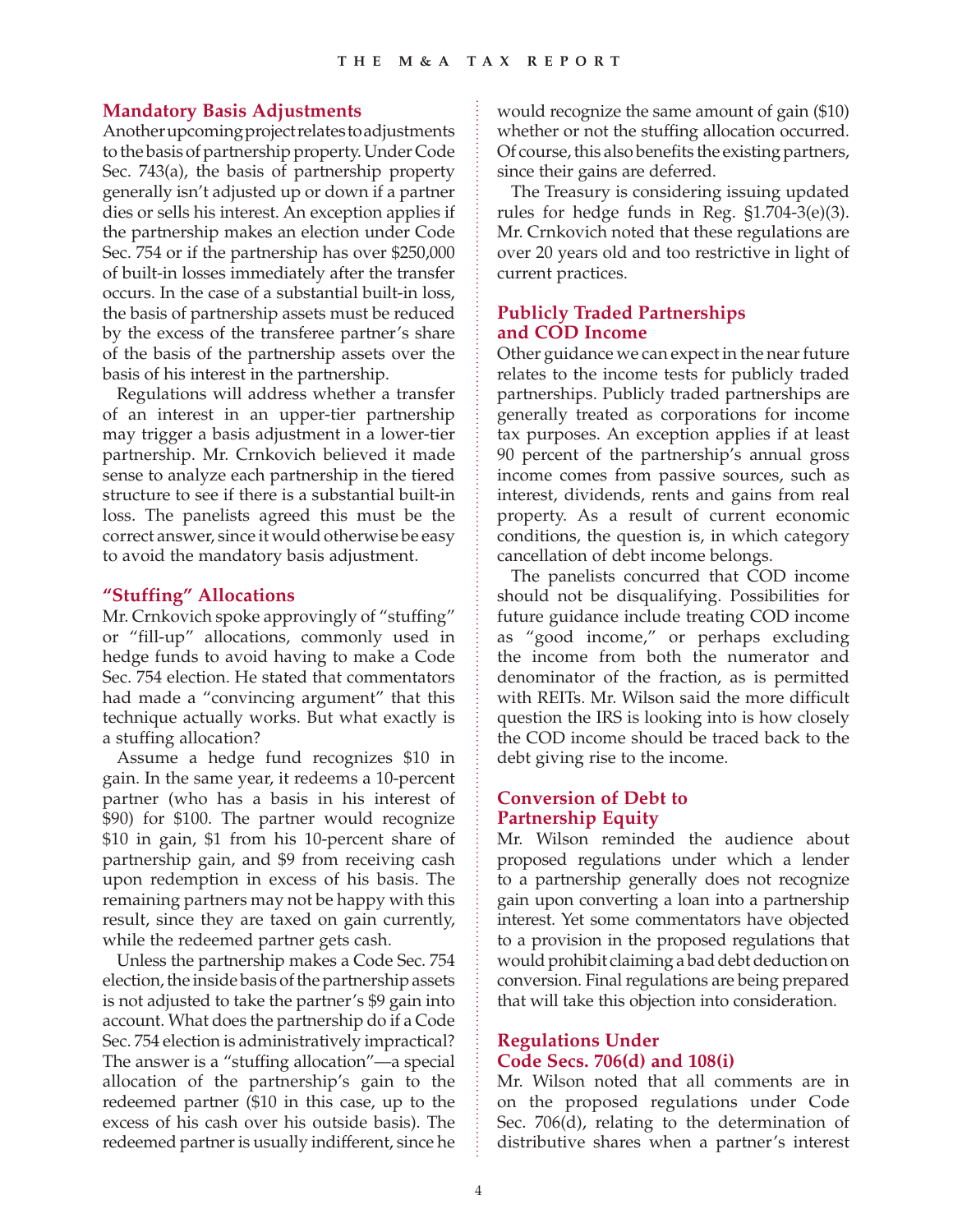changes. The IRS is currently working on the final regulations. The government also plans to issue more guidance on the election under Code Sec. 108(i) to defer discharge of indebtedness income over a five-year period.

# **Partnership Tax Cases: Dispute and Litigation Strategies**

On the tax controversy menu, Ms. Julia Kazaks (Skadden, Arps, Slate Meagher & Flom LLP) and Loretta Richard (Ropes & Gray) covered updated litigation and dispute resolution strategies. Both Ms. Kazaks and Ms. Richard brought to the stage their rich experience from the front lines of partnership taxation, and their presentation showed their expertise in these matters.

#### **TEFRA Terms—An Audit by Any Other Name**

The presentation covered a wide range of topics of Tax Equity and Fiscal Responsibility Act (TEFRA) examinations, from basic to sophisticated. Since some in the audience might have been new to TEFRA examinations, the presenters first flagged certain TEFRA terms, listing the individual audit equivalents of TEFRA examination notices. For example, a Notice of Final Partnership Administrative Adjustment (FPAA) is the TEFRA equivalent of a Notice of Deficiency of an individual audit. This baseline knowledge was a springboard into topics both complicated and controversial.

A member of the audience queried another fundamental term. What is a partnership item versus a nonpartnership item for tax purposes, and what difference does it make? Ms. Richard explained that a partnership item is an item that has tax attributes determined at the partnership level. The distinction can have substantial implications. A loan, for example, can be nonrecourse at the partnership level. At the partner level, however, the loan can be recourse and used for at-risk purposes.

### **Partnerships and Partners— To Be, or Not to Be**

Moving through their slides, the presenters explained that the TEFRA rules apply only to "small partnerships," which are partnerships with 10 or fewer partners. Partners are defined as individuals, which, according to the IRS, do not include disregarded entities such as single-member LLCs. Taxpayers, however, have argued that such disregarded entities should be individuals for TEFRA purposes.

This issue has implications beyond the basic qualifying requirements of TEFRA rules to partnerships. Ms. Richard and Ms. Kazaks identified an apparent inconsistency in the IRS's treatment of "disregarded entities." While a disregarded entity is not considered a partner, a disregarded entity can *act* as a Tax Matters Partner, or TMP (*see* Rev. Rul. 2004-88), for purposes of the TEFRA partnership rules. Still, there is a controversy whether a disregarded entity can be a Tax Matters Partner in a court proceeding. Accordingly, our presenters suggested that partnerships re-designate the Tax Matters Partner before filing a court action.

The presenters recommended taking great care in choosing a TMP. Indeed, there are material consequences to a bad choice. If a TMP initiates a court action on behalf of a partnership and the TMP is found not to qualify, the action may be dismissed for lack of subject matter jurisdiction! At that point, it may be too late to re-file the action.

#### **Statute of Limitations**

The expiration of the statute of limitations can be a red-letter day, and the expiration date for partnership items is three years after the later of (1) the date on which the partnership return was filed, or (2) the last day for filing the partnership return for the year. True, this seems like standard tax procedure.

Yet it gets complicated in application. The statute of limitations applies at both the partnership and partner level, and the fact that the statute has expired at one level does not mean it has expired at the other. An open statute at either level can have an adverse effect on other partners.

Of course, these days the hot issue is the threeyear versus six-year question. The presenters discussed the onerous six-year statute, especially as it relates to a taxpayer's overstatement of basis. In *Colony, Inc.*, SCt, 58-2 USTC ¶9593, 357 U.S. 28 (1958), the Supreme Court held that an overstatement of basis was not an omission of income triggering the extended limitations period. However, the IRS has challenged the *Colony* case, thus far unsuccessfully. Its most recent attempt at dethroning *Colony* was to issue